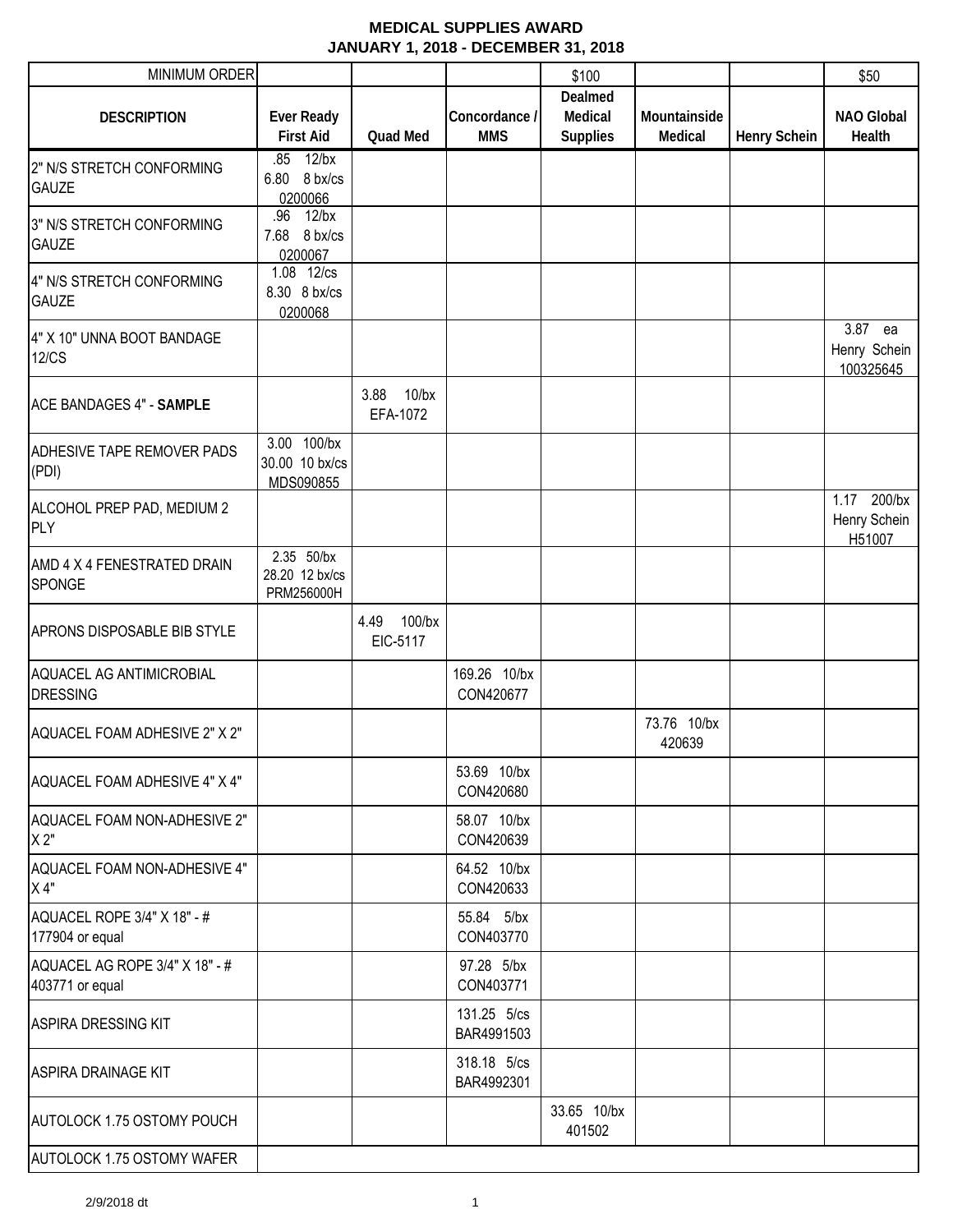| <b>DESCRIPTION</b>                                     | Ever Ready<br><b>First Aid</b>        | Quad Med               | Concordance /<br><b>MMS</b>       | Dealmed<br>Medical<br><b>Supplies</b> | Mountainside<br>Medical   | <b>Henry Schein</b> | <b>NAO Global</b><br><b>Health</b>        |
|--------------------------------------------------------|---------------------------------------|------------------------|-----------------------------------|---------------------------------------|---------------------------|---------------------|-------------------------------------------|
| AUTOLOCK 2.25 OSTOMY POUCH                             |                                       |                        |                                   | NO BID                                |                           |                     |                                           |
| AUTOLOCK 2.25 OSTOMY WAFER                             |                                       |                        |                                   | NO BID                                |                           |                     |                                           |
| BANDAIDS - SHEER - PLASTIC 3/8"<br>X 1 1/2"            | .85 100/bx<br>30.60 36/cs<br>0300013  |                        |                                   |                                       |                           |                     |                                           |
| BANDAIDS - FABRIC 3/4" X 3"                            |                                       |                        |                                   | 1.62 100/bx<br>783810                 |                           |                     |                                           |
| BARD DRAINAGE BAGS - 2000mL,<br><b>ANTI-REFLUX</b>     | 1.45 ea<br>29.00 20/cs<br>DYN4271     |                        |                                   |                                       |                           |                     |                                           |
| BETADINE SOLUTION 4 OZ                                 |                                       |                        |                                   | .77<br>ea<br>141325                   |                           |                     |                                           |
| BIATIN 4x4 FOAM DRESSING,<br>STERILE, NON-ADHESIVE     |                                       |                        | 38.75 10/bx<br>COL3430            |                                       |                           |                     |                                           |
| <b>BIATIN ALGINATE AG - 4x4</b>                        |                                       |                        | 63.09 10/bx<br>COL3710            |                                       |                           |                     |                                           |
| <b>BRAVA ELASTIC BARRIER STRIP -</b><br>Coloplast      |                                       |                        | 23.18 20/bx<br>COL120700          |                                       |                           |                     |                                           |
| CASTILE SOAP TOWELETTES 5" X 9"                        |                                       |                        |                                   |                                       | 2.33 100/bx<br>1304 5"x7" |                     |                                           |
| CHUX 17" X 24"                                         |                                       |                        |                                   |                                       |                           |                     | 16.25<br>300/cs<br>Henry Schein<br>115633 |
| CLOSED POUCH W/FILTER 2" -<br>Hollister                |                                       |                        | 41.18 30/bx<br>HOL18323           |                                       |                           |                     |                                           |
| COBAN, SELF-ADHERENT<br>BANDAGE, 3" X 5YDS, TAN        | .85<br>ea<br>20.40 24/cs<br>0300054   |                        |                                   |                                       |                           |                     |                                           |
| COBAN, SELF-ADHERENT<br>BANDAGE, 4" X 5YDS, TAN        | $1.00$ ea<br>18.00 18/cs<br>0300072   |                        |                                   |                                       |                           |                     |                                           |
| COHESIVE SEALS - EAKIN # 839002<br>or equal            |                                       |                        | 86.31 20/bx<br>CON839002          |                                       |                           |                     |                                           |
| COMBINE PADS 5 X 9, STERILE                            |                                       |                        | 31.99<br>20/bx - 20/cs<br>DYN3501 |                                       |                           |                     |                                           |
| <b>CONDOM CATHETERS</b>                                |                                       |                        | 131.82 100/bx<br>COL5100          |                                       |                           |                     |                                           |
| <b>MALE EXTERNAL CATHETER</b>                          | 18.90 25/cs<br>DYND12301<br>(S, M, L) |                        |                                   |                                       |                           |                     |                                           |
| CONVEX SKIN BARRIER STRIP, 2<br>1/4" WAFER - Hollister |                                       |                        | 38.02 5/bx<br>HOL11403            |                                       |                           |                     |                                           |
| DERMACEA GAUZE SPONGE - 2" x<br>2", 8 ply              |                                       |                        |                                   |                                       |                           |                     | 200/bg<br>1.05<br>Coviden<br>442308       |
| <b>DIGITAL ORAL THERMOMETER</b>                        |                                       | 1.68<br>ea<br>EDI-7449 |                                   |                                       |                           |                     |                                           |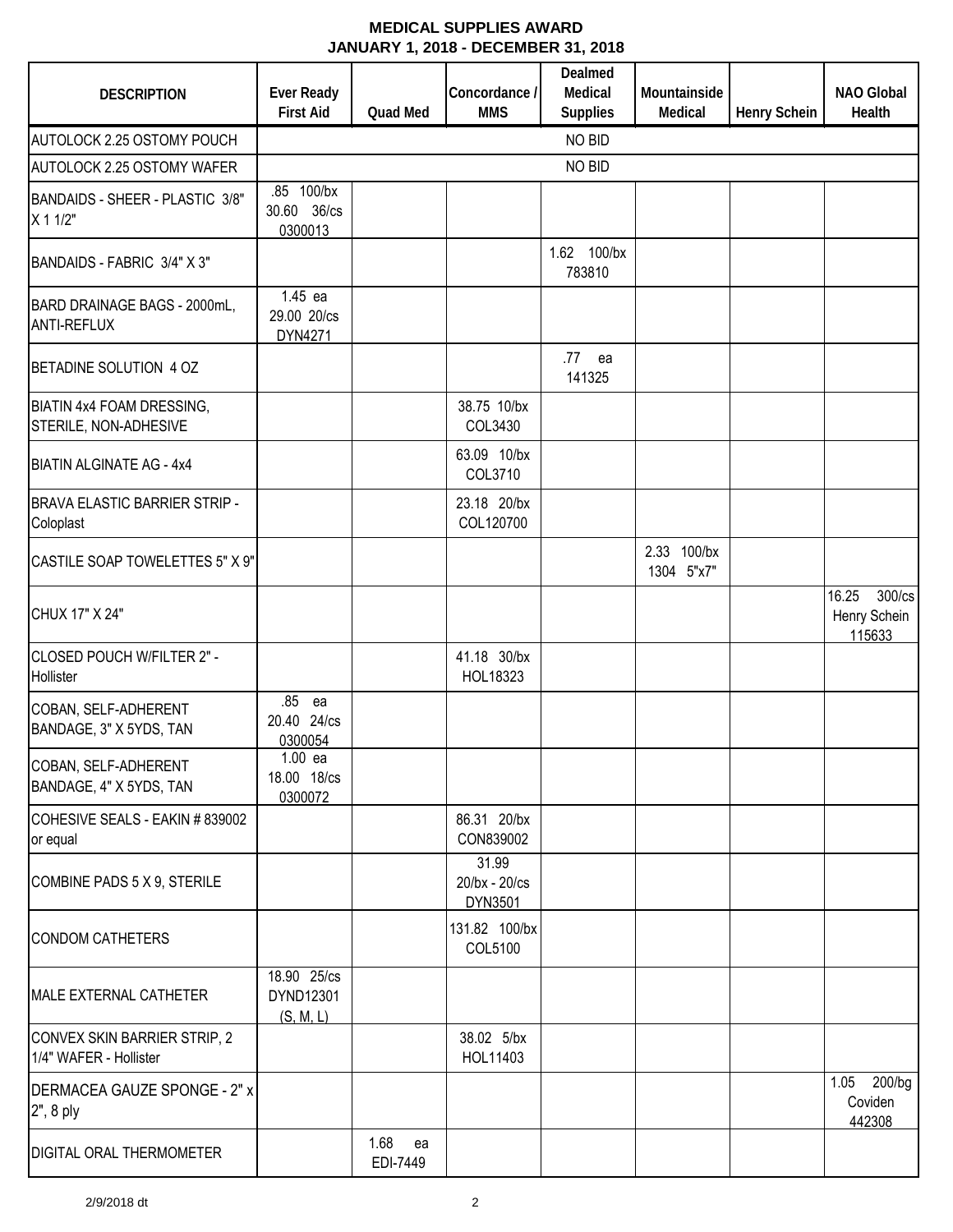| <b>DESCRIPTION</b>                                                         | Ever Ready<br><b>First Aid</b> | Quad Med                      | Concordance /<br><b>MMS</b>     | Dealmed<br>Medical<br><b>Supplies</b> | Mountainside<br>Medical        | Henry Schein | <b>NAO Global</b><br>Health        |
|----------------------------------------------------------------------------|--------------------------------|-------------------------------|---------------------------------|---------------------------------------|--------------------------------|--------------|------------------------------------|
| <b>DIGITAL ORAL THERMOMETER</b><br><b>SHEATHS</b>                          |                                | $100$ /bx<br>1.79<br>EDI-7450 |                                 |                                       |                                |              |                                    |
| 36" DISPOSABLE INFANT TAPE<br>MEASURE 1000/BX                              |                                |                               | 20.34 1000/cs<br><b>TEM4412</b> |                                       |                                |              |                                    |
| <b>DISPOSABLE BLOOD PRESSURE</b><br><b>CUFF &amp; SPHYGMOMANOMETER KIT</b> |                                |                               |                                 |                                       | 6.25 ea<br>62.50 10/cs<br>7107 |              |                                    |
| DUO DERM CGF 4 x 4<br><b>HYDROCOLLOID DRESSINGS</b>                        |                                |                               |                                 |                                       | 22.00 5/bx<br>187660           |              |                                    |
| DUO DERM X-THIN 4 x 4<br>HYDROCOLLOID DRESSINGS                            |                                |                               |                                 |                                       | 32.50 10/bx<br>187955          |              |                                    |
| <b>EAR LOOP FACE MASK</b>                                                  |                                |                               |                                 | 2.25 50/bx<br>784010                  |                                |              |                                    |
| ALL SILICONE 14FR 5CC FOLEY<br><b>CATHETER</b>                             |                                |                               |                                 |                                       | 2.38 ea<br>23.80 10/bx<br>5075 |              |                                    |
| ALL SILICONE 14FR 30CC FOLEY<br><b>CATHETER</b>                            |                                |                               | 12.82 12/cs<br>BAR123630A       |                                       |                                |              |                                    |
| ALL SILICONE 16FR 5CC FOLEY<br><b>CATHETER</b>                             |                                |                               |                                 |                                       | 2.38 ea<br>23.80 10/bx<br>5076 |              |                                    |
| ALL SILICONE 16FR 30CC FOLEY<br><b>CATHETER</b>                            |                                |                               | 12.82 12/cs<br>BAR123616A       |                                       |                                |              |                                    |
| ALL SILICONE 18FR 5CC FOLEY<br><b>CATHETER</b>                             |                                |                               |                                 |                                       | 2.38 ea<br>23.80 10/bx<br>5077 |              |                                    |
| ALL SILICONE 18FR 30CC FOLEY<br><b>CATHETER</b>                            |                                |                               | 14.32 12/cs<br>BAR123618A       |                                       |                                |              |                                    |
| ALL SILICONE 20FR 5CC FOLEY<br><b>CATHETER</b>                             |                                |                               |                                 |                                       | 2.38 ea<br>23.80 10/bx<br>5078 |              |                                    |
| ALL SILICONE 20FR 30CC FOLEY<br><b>CATHETER</b>                            |                                |                               | 12.82 12/cs<br>BAR123620A       |                                       |                                |              |                                    |
| ALL SILICONE 22FR 5CC FOLEY<br><b>CATHETER</b>                             |                                |                               |                                 |                                       | 2.38 ea<br>23.80 10/bx<br>5079 |              |                                    |
| ALL SILICONE 22FR 30CC FOLEY<br><b>CATHETER</b>                            |                                |                               | 12.82 12/cs<br>BAR123622A       |                                       |                                |              |                                    |
| ALL SILICONE 24FR 5CC FOLEY<br><b>CATHETER</b>                             |                                |                               |                                 |                                       | 2.38 ea<br>23.80 10/bx<br>5080 |              |                                    |
| ALL SILICONE 24FR 30CC FOLEY<br><b>CATHETER</b>                            |                                |                               | 12.82 12/cs<br>BAR123624A       |                                       |                                |              |                                    |
| FOLEY 14FR MALE STRAIGHT CATH                                              |                                |                               |                                 | 18.50 50/bx<br>4984                   |                                |              |                                    |
| <b>FOLEY 14FR FEMALE STRAIGHT</b><br><b>CATH</b>                           |                                |                               |                                 |                                       |                                |              | 32.20 100/bx<br>Rusch<br>288300140 |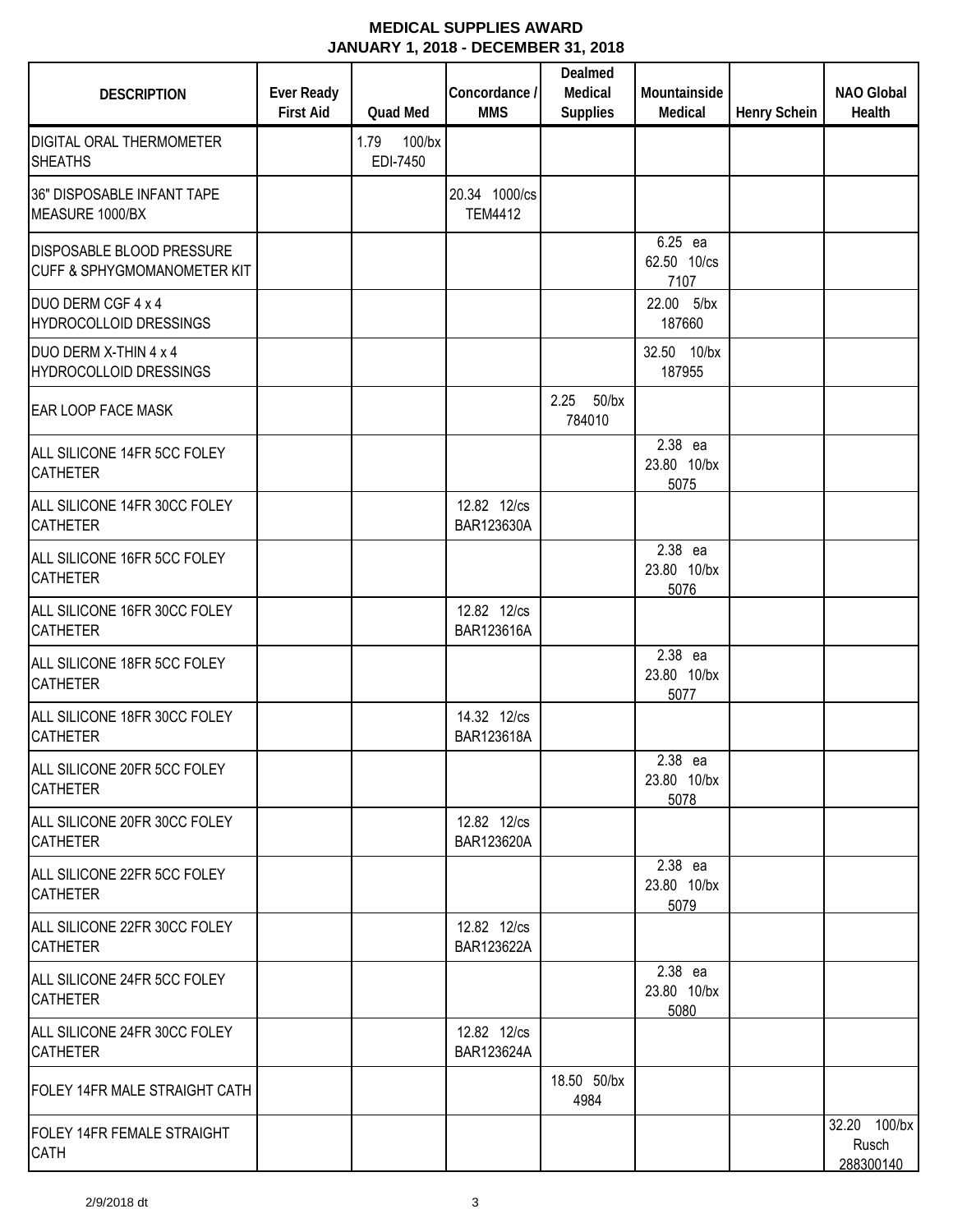| <b>DESCRIPTION</b>                                                                | <b>Ever Ready</b><br><b>First Aid</b> | Quad Med | Concordance /<br><b>MMS</b>                | Dealmed<br>Medical<br><b>Supplies</b> | Mountainside<br>Medical         | <b>Henry Schein</b> | NAO Global<br>Health                  |
|-----------------------------------------------------------------------------------|---------------------------------------|----------|--------------------------------------------|---------------------------------------|---------------------------------|---------------------|---------------------------------------|
| <b>COUDE FOLEY CATHETER 16FR</b><br>5CC                                           | 172.90 10/cs<br>20516C Kendall        |          |                                            |                                       |                                 |                     |                                       |
| <b>COUDE FOLEY CATHETER 18FR</b><br>5CC                                           | 172.90 10/cs<br>20518C Kendall        |          |                                            |                                       |                                 |                     |                                       |
| COUDE FOLEY CATHETER 20FR<br>5CC                                                  | 172.90 10/cs<br>20520C Kendall        |          |                                            |                                       |                                 |                     |                                       |
| FOLEY CATHETER TRAY 30CC                                                          |                                       |          |                                            |                                       | 1.77 ea<br>35.40 20/cs<br>AS890 |                     |                                       |
| FOLEY INSERTION TRAY, 10CC W/O<br><b>FOLEY</b>                                    |                                       |          |                                            |                                       | 1.34 ea<br>26.80 20/cs<br>4926  |                     |                                       |
| FOLEY HOLDER VELCRO - SAMPLE                                                      | 72.00 50/cs<br>DYN 4930               |          |                                            |                                       |                                 |                     |                                       |
| FOLEY URINARY EXTEN/CONN<br><b>TUBE</b>                                           |                                       |          |                                            |                                       |                                 |                     | 21.02 50/bx<br>Amsino AS311           |
| <b>FINGER TIP PULSE OXIMETER</b>                                                  |                                       |          |                                            |                                       |                                 |                     | 15.92 ea<br>Henry Schein<br>MD300L634 |
| <b>GLOVES - P/F LARGE VINYL</b>                                                   |                                       |          | 21.88<br>100/bx - 10/cs<br><b>EMP5300L</b> |                                       |                                 |                     |                                       |
| <b>GLOVES - P/F MEDIUM VINYL</b>                                                  |                                       |          | 21.88<br>100/bx - 10/cs<br><b>EMP5300M</b> |                                       |                                 |                     |                                       |
| <b>GLOVES - P/F SMALL VINYL</b>                                                   |                                       |          | 21.88<br>100/bx - 10/cs<br><b>EMP5300S</b> |                                       |                                 |                     |                                       |
| GLOVES - EXAM - P/F LARGE VINYL<br>ProCure # PC510 or equal                       |                                       |          | 21.88<br>100/bx - 10/cs<br><b>EMP5300L</b> |                                       |                                 |                     |                                       |
| <b>GLOVES - EXAM - P/F MEDIUM</b><br>VINYL - ProCure # PC510 or equal             |                                       |          | 21.88<br>100/bx - 10/cs<br><b>EMP5300M</b> |                                       |                                 |                     |                                       |
| GLOVES - EXAM - P/F SMALL VINYL<br>ProCure # PC510 or equal                       |                                       |          | 21.88<br>100/bx - 10/cs<br><b>EMP5300S</b> |                                       |                                 |                     |                                       |
| GLOVES - SYNTHETIC - EXAM - P/F<br>LARGE VINYL - McKesson #<br>11111300 or equal  |                                       |          | 35.22<br>100/bx - 10/cs<br><b>EMP5400L</b> |                                       |                                 |                     |                                       |
| GLOVES - SYNTHETIC - EXAM - P/F<br>MEDIUM VINYL - McKesson #<br>11111300 or equal |                                       |          | 35.22<br>100/bx - 10/cs<br><b>EMP5400M</b> |                                       |                                 |                     |                                       |
| GLOVES - SYNTHETIC - EXAM - P/F<br>SMALL VINYL - McKesson #<br>11111300 or equal  |                                       |          | 35.22<br>100/bx - 10/cs<br><b>EMP5400S</b> |                                       |                                 |                     |                                       |
| <b>HIBICLENS LIQUID 4 OZ</b>                                                      |                                       |          |                                            | 4.75 ea<br>575040                     |                                 |                     |                                       |
| HEMOCUE HB 201<br><b>MICROCUVETTES</b>                                            | 295.00 200/bx<br>4 vials<br>111716    |          |                                            |                                       |                                 |                     |                                       |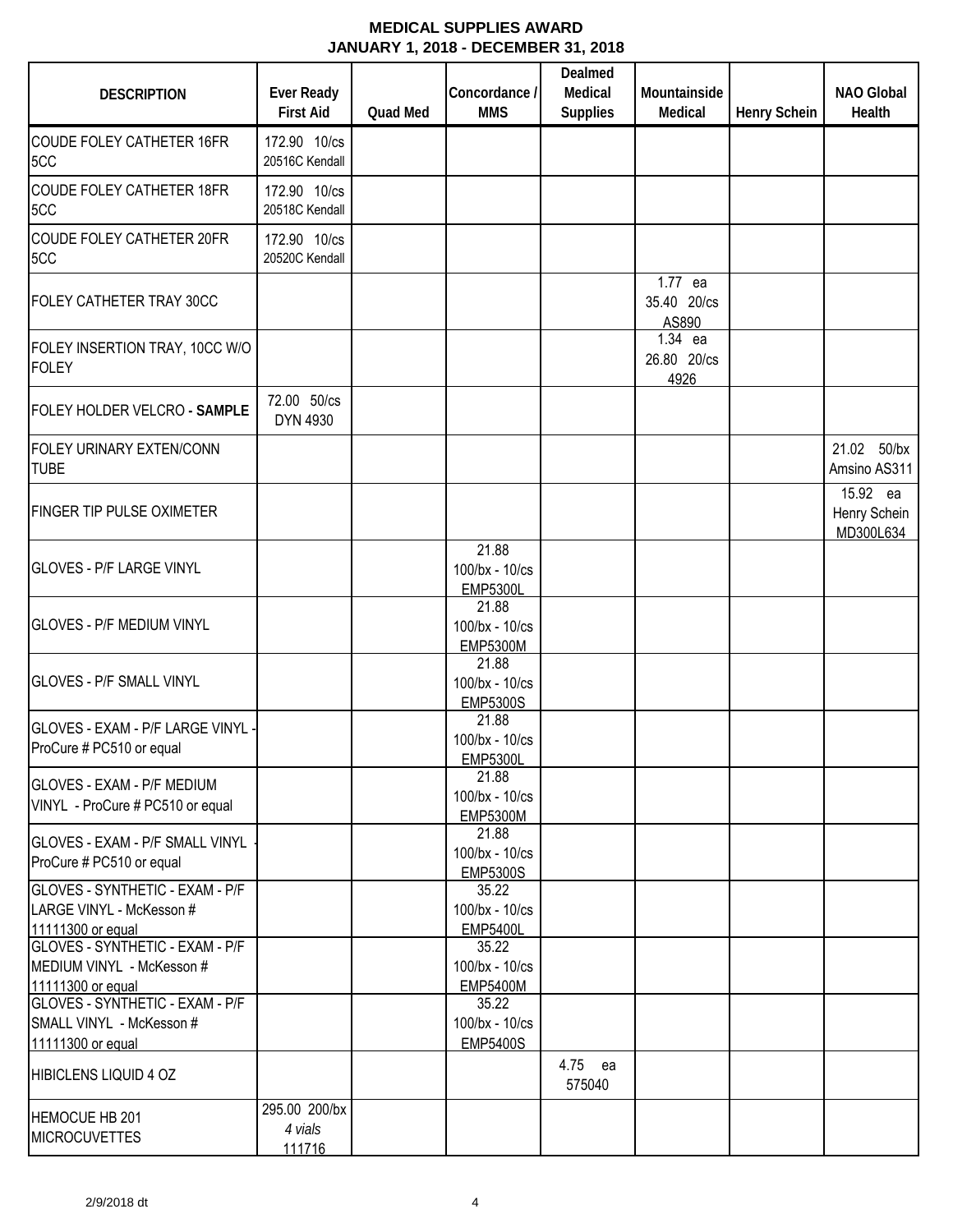| <b>DESCRIPTION</b>                                                          | <b>Ever Ready</b><br><b>First Aid</b> | Quad Med                | Concordance /<br><b>MMS</b>                  | Dealmed<br>Medical<br><b>Supplies</b> | Mountainside<br>Medical          | <b>Henry Schein</b> | <b>NAO Global</b><br>Health |
|-----------------------------------------------------------------------------|---------------------------------------|-------------------------|----------------------------------------------|---------------------------------------|----------------------------------|---------------------|-----------------------------|
| HYDROFERA BLUE READY FOAM<br>DRESSING - Hollister # HBRS4520 or<br>equal    |                                       |                         | 84.09 10/bx<br>HOLHBRS4520                   |                                       |                                  |                     |                             |
| HYDROFERA BLUE READY<br>TRANSFER 4" x 5" - Hollister #<br>HBRT4050 or equal |                                       |                         | 84.09 10/bx<br>HOLHBRT4050                   |                                       |                                  |                     |                             |
| <b>IRRIGATION TRAY WITH PISTON</b><br>SYRINGE - AS136                       |                                       |                         |                                              |                                       | .91 ea<br>18.20 20/cs<br>AS136   |                     |                             |
| <b>ISOLATION GOWNS YELLOW</b>                                               |                                       |                         |                                              |                                       | 13.13 50/cs<br>2141              |                     |                             |
| LEG BAG MEDIUM URINARY 600 ML                                               |                                       |                         |                                              |                                       | .56<br>ea<br>26.88 48/cs<br>4281 |                     |                             |
| N/S 2 X 2, 8 PLY GAUZE SPONGES<br>200/BG                                    |                                       |                         |                                              |                                       | .84 200/bg<br>3222               |                     |                             |
| 2" STERILE KLING                                                            | .85 12/bg<br>0200058                  |                         |                                              |                                       |                                  |                     |                             |
| 3" STERILE KLING                                                            | 12/bg<br>.95<br>0200060               |                         |                                              |                                       |                                  |                     |                             |
| 4" STERILE KLING                                                            |                                       |                         |                                              | $12$ /bx<br>1.46<br>783104            |                                  |                     |                             |
| STERILE 4" KERLEX KLING -<br>COVIDEN # 6715 or equal - SAMPLE               |                                       | .65<br>ea<br>EFA-1008   |                                              |                                       |                                  |                     |                             |
| 3"X3" STERILE NONADH ADAPT                                                  |                                       | 6.38 100/bx<br>3434     |                                              |                                       |                                  |                     |                             |
| 3"X8" STERILE NONADH ADAPT                                                  |                                       | 8.14 50/bx<br>3438      |                                              |                                       |                                  |                     |                             |
| LATEX FREE TOURNQUET -<br><b>SAMPLE</b>                                     |                                       | .88 10/bx<br>EFA-350100 |                                              |                                       |                                  |                     |                             |
| LEADCARE II TEST KIT - #70-6762 or<br>equal                                 |                                       |                         | 350.06 48/bx<br>ESA70-6762                   |                                       |                                  |                     |                             |
| MAGELLAN SAFETY NEEDLES - 25G<br>x 1 1/2"                                   | 12.00 50/bx<br>8881850518             |                         |                                              |                                       |                                  |                     |                             |
| MAGELLAN SAFETY NEEDLES - 25G<br>x 5/8"                                     | 12.00 50/bx<br>8881850558             |                         |                                              |                                       |                                  |                     |                             |
| <b>MEDIHONEY WOUND &amp; BURN</b><br>DRESSING #31045 or equal               |                                       |                         |                                              | 11.70 ea<br>310450                    |                                  |                     |                             |
| MEDIHONEY GEL #31805 or equal                                               |                                       |                         | 39.90 10/bx /<br>199.50 5 bx/cs<br>DMA31805  |                                       |                                  |                     |                             |
| 4"x4" MELGISORB - # 251100 or<br>equal                                      |                                       |                         | 31.25 10/bx/<br>312.50 10 bx/cs<br>MOL252200 |                                       |                                  |                     |                             |
| 4"x4" MELGISORB AG - # 255100 or<br>equal                                   |                                       |                         | 79.55 10/bx/<br>795.45 10 bx/cs<br>MOL255100 |                                       |                                  |                     |                             |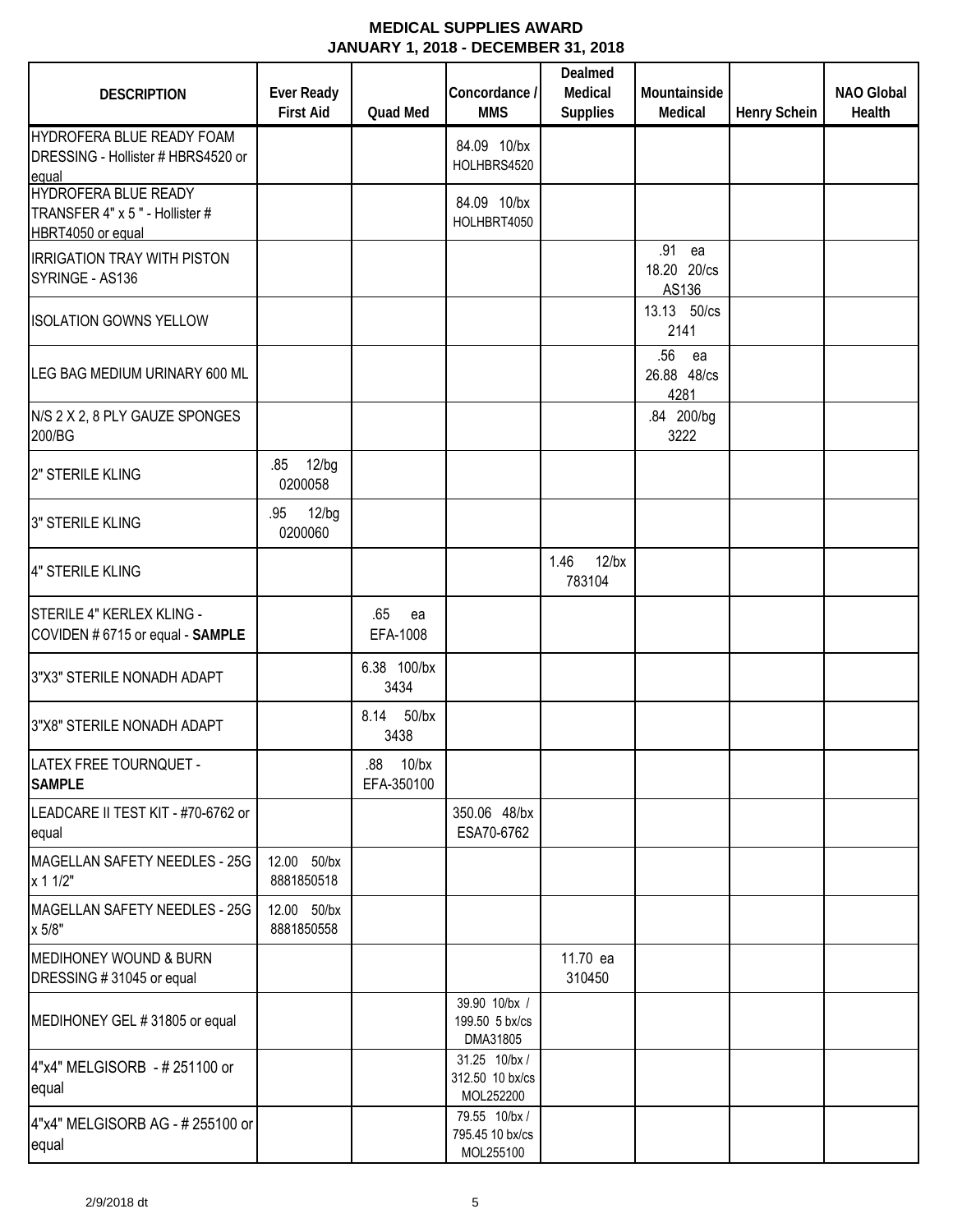| <b>DESCRIPTION</b>                                                                                              | <b>Ever Ready</b> |                 | Concordance /                                                          | Dealmed<br>Medical | Mountainside |                     | <b>NAO Global</b> |
|-----------------------------------------------------------------------------------------------------------------|-------------------|-----------------|------------------------------------------------------------------------|--------------------|--------------|---------------------|-------------------|
|                                                                                                                 | <b>First Aid</b>  | <b>Quad Med</b> | <b>MMS</b>                                                             | <b>Supplies</b>    | Medical      | <b>Henry Schein</b> | Health            |
| 7.2x7.2 MEPILEX BORDER SACRUM#<br>282000 or equal                                                               |                   |                 | 48.69 5/bx/<br>389.55 8 bx/cs<br>MOL282000                             |                    |              |                     |                   |
| 9x9 MEPILEX BORDER SACRUM #<br>282400 or equal                                                                  |                   |                 | 76.48 5/bx/<br>382.39 5 bx/cs<br>MOL282400                             |                    |              |                     |                   |
| 5x8 MEPILEX HEEL FOAM<br>DRESSING #288100 or equal                                                              |                   |                 | 56.82 5/bx/<br>284.09 5 bx/cs<br>MOL288100                             |                    |              |                     |                   |
| 6x8 MEPILEX TRANSFER # 294899 or<br>equal                                                                       |                   |                 | 47.82 5/bx/<br>382.55 8 bx/cs<br>MOL294899                             |                    |              |                     |                   |
| 2" MEFIX SELF-ADHESIVE FABRIC<br>TAPE #310599 or equal                                                          |                   |                 | 189.55 40/cs<br>MOL310599                                              |                    |              |                     |                   |
| 4" MEFIX SELF-ADHESIVE FABRIC<br>TAPE #311099 or equal<br>4"x4" MEPILEX FOAM DRESSING #                         |                   |                 | 8.78 ea / 175.68<br>$20$ / $cs$<br>MOL311099<br>23.58 5/bx/            |                    |              |                     |                   |
| 294199 or equal                                                                                                 |                   |                 | 330.11 14 bx/cs<br>MOL294199                                           |                    |              |                     |                   |
| 6"x6" MEPILEX BORDER FOAM<br>DRESSING # 295400 or equal                                                         |                   |                 | 38.07 5/bx/<br>380.68 10 bx/cs<br>MOL295400                            |                    |              |                     |                   |
| 4"x4" MEPILEX BORDER FOAM<br>DRESSING # 295300 or equal                                                         |                   |                 | 22.44 5/bx/<br>224.43 10bx /cs<br>MOL295300                            |                    |              |                     |                   |
| 3"x3" MEPILEX BORDER FOAM<br>DRESSING # 295200 or equal                                                         |                   |                 | 16.48 5/bx/<br>230.68 14 bx/cs<br>MOL382090                            |                    |              |                     |                   |
| 4"x4" MEPILEX BORDER AG<br><b>ABORBENT ANTIMICROBIAL</b><br>BORDER FOAM DRESSING #395390<br>or equal            |                   |                 | 70.00 5/bx /<br>700.00<br>$10 \frac{b}{x}$<br>MOL395390                |                    |              |                     |                   |
| 6"x6" MEPILEX BORDER AG<br><b>ABORBENT ANTIMICROBIAL</b><br>BORDER FOAM DRESSING #395490<br>or equal            |                   |                 | 149.32 5/bx/<br>1,493.18<br>$10 \text{ bx/cs}$<br>MOL395490            |                    |              |                     |                   |
| 7.2"x7.2" MEPILEX BORDER<br><b>SACRUM AG ABORBENT</b><br>ANTIMICROBIAL BORDER FOAM<br>DRESSING #382090 or equal |                   |                 | 200.28 5/bx/<br>1,602.27<br>8 bx/cs<br>MOL382090                       |                    |              |                     |                   |
| 9.2"x9.2" MEPILEX BORDER<br><b>SACRUM AG ABORBENT</b><br>ANTIMICROBIAL BORDER FOAM<br>DRESSING #382490 or equal |                   |                 | 298.18 5/bx/<br>1,490.91<br>$5 \frac{\text{b}}{\text{c}}$<br>MOL382490 |                    |              |                     |                   |
| MEPITAC TAPE 3/4" - # 298300 or<br>equal                                                                        |                   |                 | 162.00 12/cs<br>MOL298300                                              |                    |              |                     |                   |
| MEPITAC TAPE 1.5" - # 298400 or<br>equal                                                                        |                   |                 | 134.68 12/cs<br>MOL298400                                              |                    |              |                     |                   |
| MEPITEL ONE WOUND CONTACT<br>SHEET 4" x 7" - # 289500 or equal                                                  |                   |                 | 129.89 10/bx/<br>909.20 7 bx/cs<br>MOL289500                           |                    |              |                     |                   |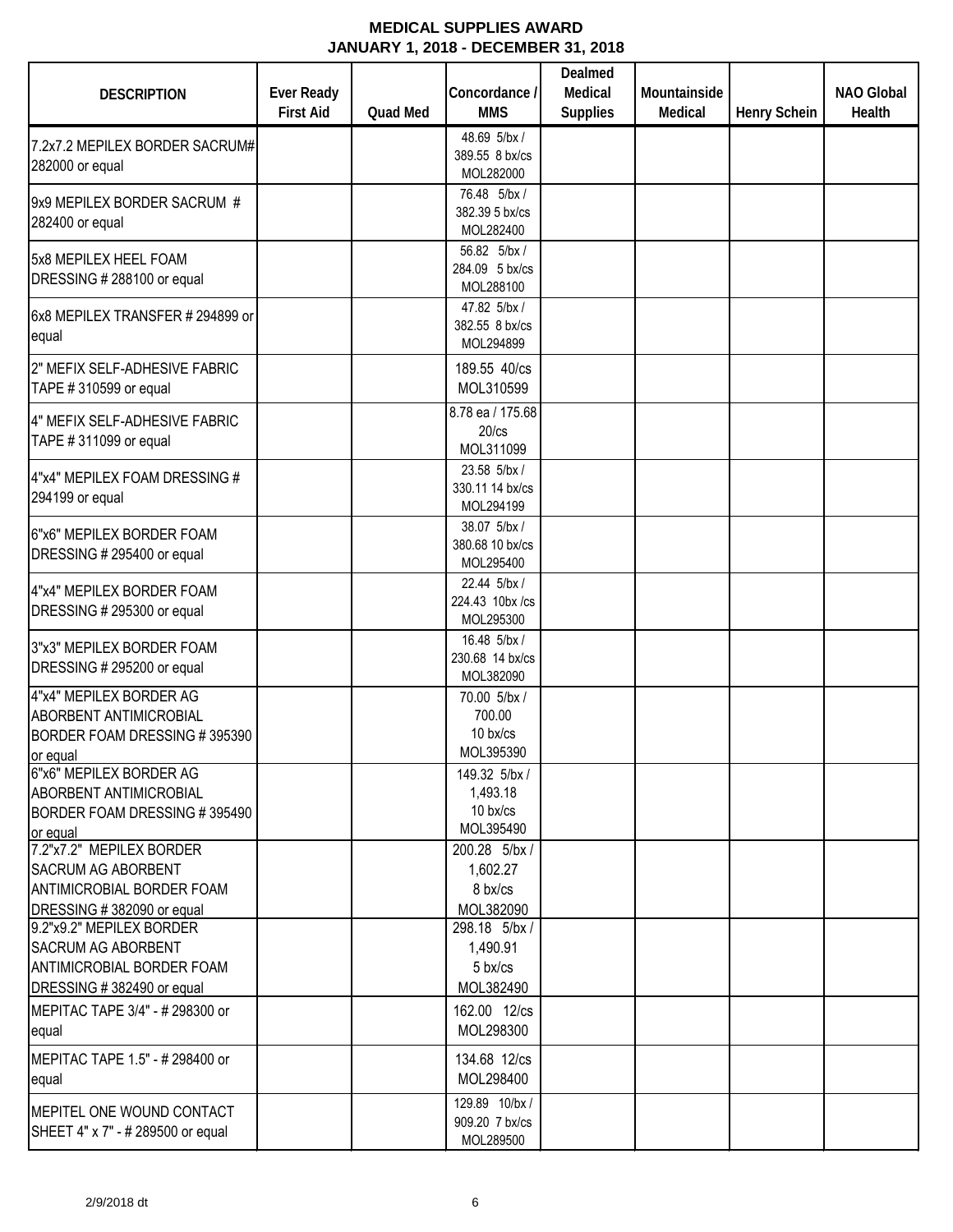| <b>DESCRIPTION</b>                                                                  | <b>Ever Ready</b><br><b>First Aid</b> | <b>Quad Med</b> | Concordance /<br><b>MMS</b>                 | Dealmed<br>Medical<br><b>Supplies</b> | Mountainside<br>Medical                    | <b>Henry Schein</b>     | <b>NAO Global</b><br>Health        |
|-------------------------------------------------------------------------------------|---------------------------------------|-----------------|---------------------------------------------|---------------------------------------|--------------------------------------------|-------------------------|------------------------------------|
| MEPITEL ONE WOUND SHEET 6.8" x<br>10" - # 289700 or equal                           |                                       |                 | 144.89 5/bx/<br>1,159.09 bx/cs<br>MOL289700 |                                       |                                            |                         |                                    |
| MESALT - IMPREGNATED<br><b>ABSORBENT DRESSING</b>                                   |                                       |                 |                                             |                                       |                                            |                         | 36.60 30/bx<br>Molnlycke<br>285580 |
| MULTIFOLD TOWEL (PACKAGED)                                                          |                                       |                 |                                             | 29.15 4000/cs<br>400066               |                                            |                         |                                    |
| NEPHROSTOMY DRAIN BAG, 600 ML                                                       |                                       |                 |                                             |                                       | 10.36 ea<br>202.04 20/cs<br><b>RMG600D</b> |                         |                                    |
| NORMAL SALINE .9% 15 ML                                                             | 31.00 144/bx<br><b>RUSCH 200-69</b>   |                 |                                             |                                       |                                            |                         |                                    |
| NORMAL 0.9% SALINE 100ML                                                            |                                       |                 |                                             |                                       |                                            | 25.66 100/bx<br>1200721 |                                    |
| NORMAL 0.9% SALINE 500ML                                                            |                                       |                 |                                             |                                       |                                            | .02 ea<br>1165301       |                                    |
| NORMLGEL 0.17 oz                                                                    |                                       |                 | 75.91<br>$10$ /bx - $4$ /cs<br>MOL370500    |                                       |                                            |                         |                                    |
| NUGAUZE PLAIN .25 X 5 YDS<br><b>STERILE</b>                                         |                                       |                 |                                             |                                       | 1.65<br>ea<br>19.80 12/cs<br>3401          |                         |                                    |
| NUGAUZE PLAIN .50 X 5 YDS<br><b>STERILE</b>                                         |                                       |                 |                                             |                                       | 1.75<br>ea<br>21.00 12/cs<br>3402          |                         |                                    |
| NUGUAZE IODOFORM 5% .25 X 5<br><b>YDS</b>                                           |                                       |                 |                                             |                                       | 2.13<br>ea<br>25.56 12/cs<br>3411          |                         |                                    |
| NUGUAZE IODOFORM 5% .50 X 5<br><b>YDS</b>                                           |                                       |                 |                                             |                                       | 2.16 ea<br>3412                            |                         |                                    |
| OIL EMULSION 5x9 NON-ADHESIVE<br><b>ADAPTIC</b>                                     |                                       |                 |                                             |                                       | 26.25 12/bx<br>2019                        |                         |                                    |
| ONE PIECE OSTOMY<br>TRANSPARENT CUT TO FIT 3/8" to 3"                               |                                       |                 | 35.57 10/bx<br>COL10481                     |                                       |                                            |                         |                                    |
| ONE PIECE UROSTOMY<br>TRANSPARENT CUT TO FIT 3/8" to 3"<br><b>WITH VELCRO CLOSE</b> |                                       |                 | 26.36 10/bx<br>COL10494                     |                                       |                                            |                         |                                    |
| <b>OSTOMY POUCH CLIPS</b>                                                           |                                       |                 | 32.26 20/bx<br>HOL8770                      |                                       |                                            |                         |                                    |
| OSTOMY POUCH 2 1/4" -<br><b>DRAINABLE - Hollister</b>                               |                                       |                 | 25.27 10/bx<br>HOL8813                      |                                       |                                            |                         |                                    |
| OSTOMY POUCH - CONVEX SOFT -<br>Coloplast                                           |                                       |                 | 42.24 5/bx<br>HOL89111                      |                                       |                                            |                         |                                    |
| <b>OSTOMY SCISSORS</b>                                                              |                                       |                 | 107.39 30/bx<br>COL95050                    |                                       |                                            |                         |                                    |
| PENIS POUCH                                                                         |                                       |                 |                                             |                                       | 53.16 10/bx<br>9811                        |                         |                                    |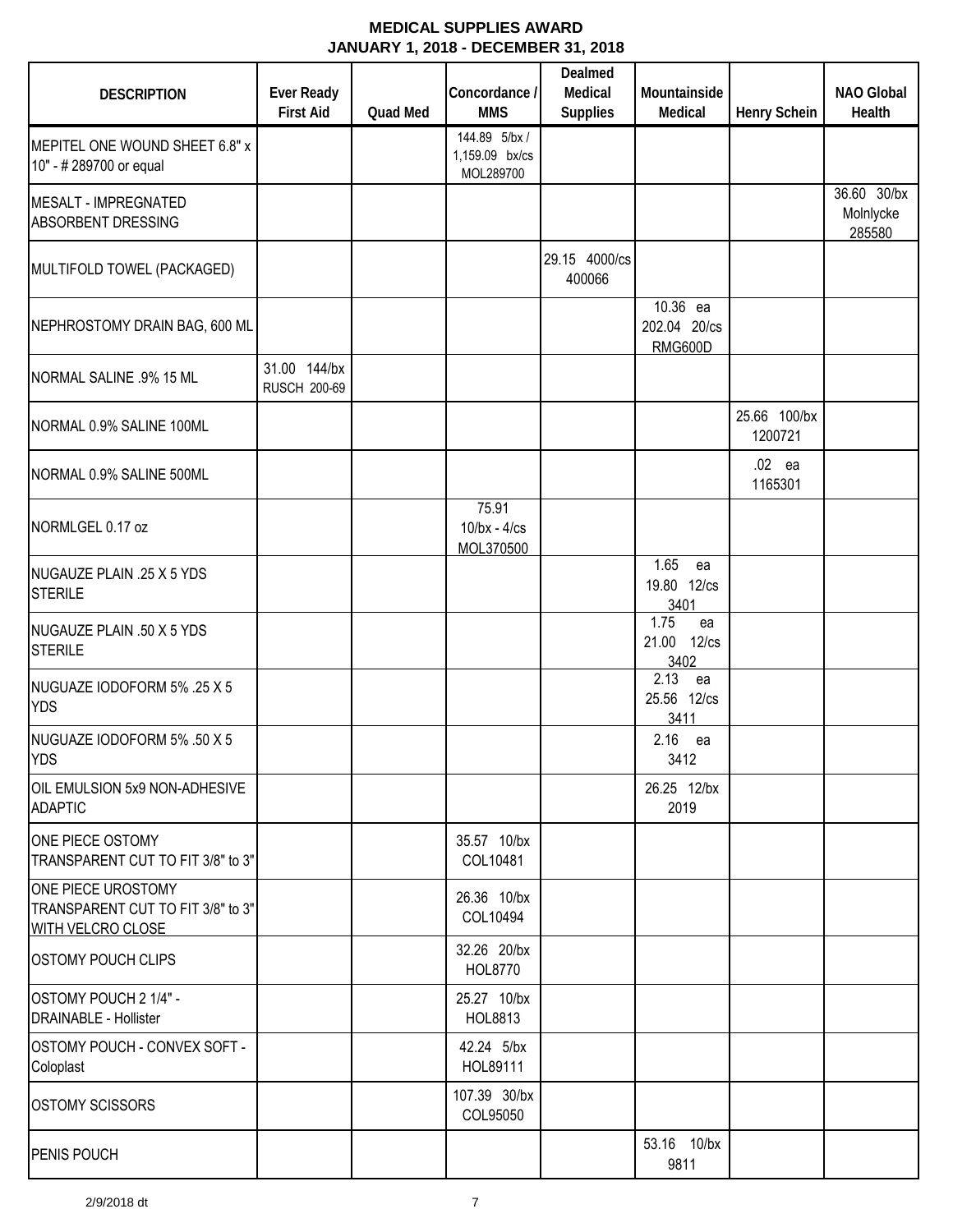| <b>DESCRIPTION</b>                                                                                                    | <b>Ever Ready</b><br><b>First Aid</b> | <b>Quad Med</b>                 | Concordance /<br><b>MMS</b>                 | Dealmed<br>Medical<br><b>Supplies</b> | Mountainside<br>Medical                  | <b>Henry Schein</b> | <b>NAO Global</b><br>Health         |
|-----------------------------------------------------------------------------------------------------------------------|---------------------------------------|---------------------------------|---------------------------------------------|---------------------------------------|------------------------------------------|---------------------|-------------------------------------|
| <b>PEROXIDE 4 OZ</b>                                                                                                  |                                       |                                 |                                             |                                       |                                          |                     | .52 ea Henry<br>Schein 112-7012     |
| PHYTOPLEX BOTAINICAL<br>NUTRITION FOR SENSITIVE SKIN,<br><b>HYDRAGUARD SILICONE CREAM -</b><br>Medline Remedy - 2 OZ  | 85.00 24/cs<br>MSC092532              |                                 |                                             |                                       |                                          |                     |                                     |
| <b>PHYTOPLEX BOTAINICAL</b><br>NUTRITION FOR SENSITIVE SKIN, 4-<br>in1 BARRIER CREAM CLOTH -<br><b>Medline Remedy</b> |                                       |                                 |                                             |                                       | 4.30<br>8/pk<br>90.11 32/cs<br>MSC092507 |                     |                                     |
| PICC LINE DRESSING CHANGE<br><b>TRAY</b>                                                                              | 4.00 ea<br>DYND75223                  |                                 |                                             |                                       |                                          |                     |                                     |
| <b>PISTON IRRIGATION TRAYS</b>                                                                                        |                                       |                                 |                                             |                                       | .98<br>ea<br>19.60 20/cs<br>4268         |                     |                                     |
| <b>PREP PADS POVIDINE IODINE PADS</b>                                                                                 | 100/bx<br>3.25<br>0100022             |                                 |                                             |                                       |                                          |                     |                                     |
| PROFESSIONAL TOWEL, 2 PLY<br>TISSUE/POLY, 13" X 18", WHITE                                                            |                                       |                                 |                                             |                                       |                                          |                     | 500/bx<br>14.62<br><b>Tidi 1051</b> |
| PURACOL PLUS MICROSCAFFOLD<br>COLLAGEN WOUND DRESSING -<br>$4.2" \times 4.5"$                                         |                                       |                                 |                                             |                                       |                                          |                     | 1,003.39 50/bx<br>MSC8644EP         |
| <b>PURACOL PLUS AG</b><br>MICROSCAFFOLD COLLAGEN<br>WOUND DRESSING - 4.2" x 4.5"                                      |                                       |                                 |                                             |                                       |                                          |                     | 1,574.40 50/bx<br>MSC8744EP         |
| REP BANDS - 50 YDS - LEVEL 1<br>(PEACH)                                                                               |                                       |                                 |                                             |                                       | 51.56<br>ea<br>10-1089                   |                     |                                     |
| REP BANDS - 50 YDS - LEVEL 3<br>(GREEN)                                                                               |                                       |                                 |                                             |                                       | 79.68<br>ea<br>10-1091                   |                     |                                     |
| REP BANDS - 50 YDS - LEVEL 5<br>(PLUM)                                                                                |                                       |                                 |                                             |                                       | 107.81<br>ea<br>10-1093                  |                     |                                     |
| SAFETY LOK 10 ML 21G 1 1/2                                                                                            |                                       | 19.20<br>$50$ /bx<br>EDI-345240 |                                             |                                       |                                          |                     |                                     |
| SANI-CLOTH PLUS WIPES, LARGE,<br>6" X 6 3/4", 160/CAN, 12 CANS/CS                                                     |                                       |                                 | 63.27<br>160/bx - 12/cs<br><b>NICQ89072</b> |                                       |                                          |                     |                                     |
| <b>SANI-HANDS INSTANT SANITIZING</b><br>WIPES - PDI P13472                                                            |                                       |                                 | 55.86<br>135/tb - 12/cs<br><b>NICP13472</b> |                                       |                                          |                     |                                     |
| SHARPS CONTAINER 2.2 QUART                                                                                            |                                       |                                 |                                             |                                       |                                          |                     | 1.57 ea<br>0322-150R-HS             |
| SHILEY CANNULA XLT                                                                                                    |                                       |                                 | 65.02 10/bx<br>MAL60XLTIN                   |                                       |                                          |                     |                                     |
| SHILEY TRACH SOFT EXTENDED<br><b>CUFF TUBE - 70XLTCP</b>                                                              |                                       |                                 | 80.63 ea<br>MAL70XLTCP                      |                                       |                                          |                     |                                     |
| SINGLE USE SAFETY LANCET -<br>Unistick 3 Comfort - Owen Mumfor<br>AT1044                                              |                                       |                                 | 23.86 200/bx<br>OWEAT1044                   |                                       |                                          |                     |                                     |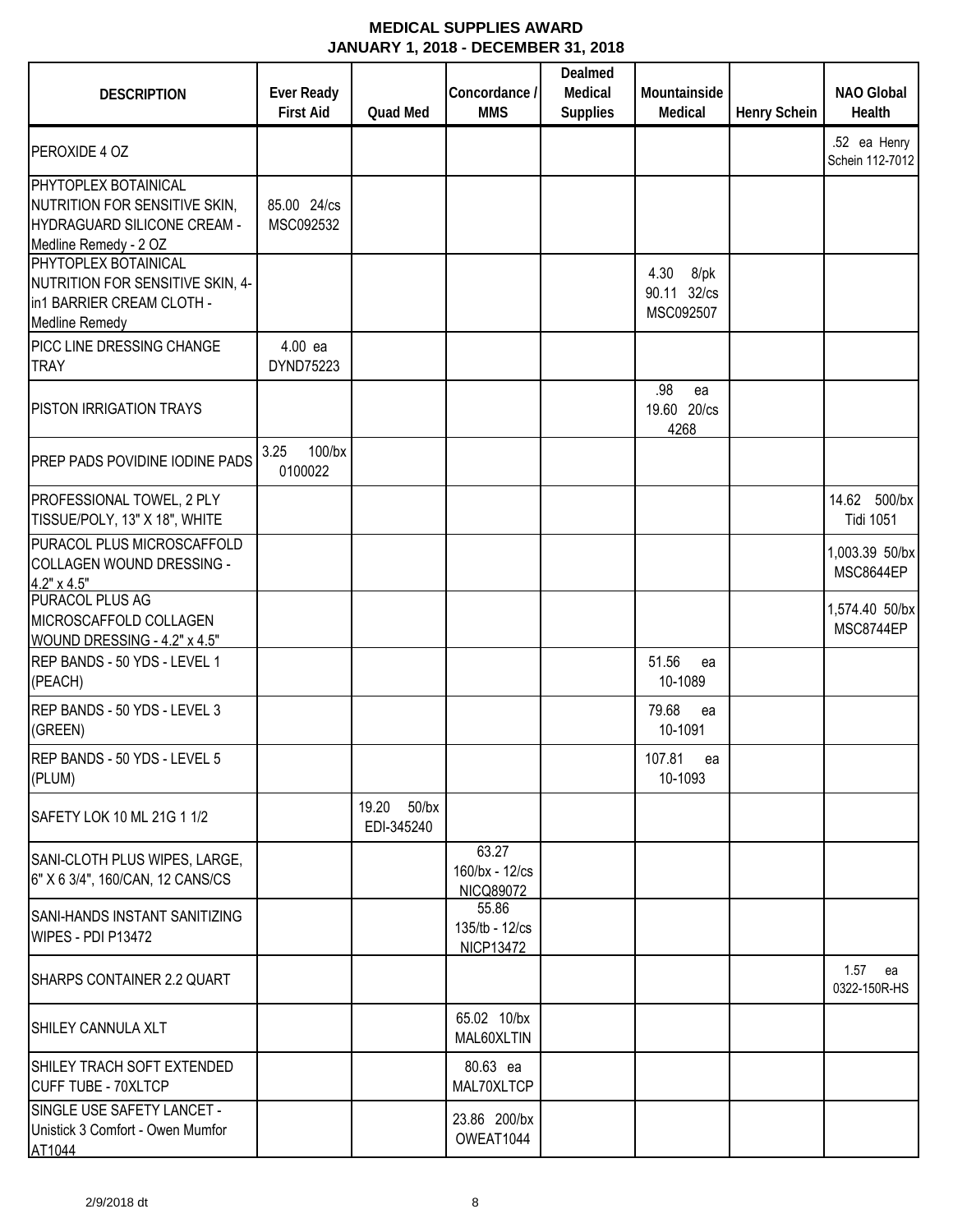| <b>DESCRIPTION</b>                                                                                  | <b>Ever Ready</b><br><b>First Aid</b> | <b>Quad Med</b>              | Concordance /<br><b>MMS</b>        | Dealmed<br>Medical<br><b>Supplies</b> | Mountainside<br>Medical             | <b>Henry Schein</b>        | <b>NAO Global</b><br>Health           |
|-----------------------------------------------------------------------------------------------------|---------------------------------------|------------------------------|------------------------------------|---------------------------------------|-------------------------------------|----------------------------|---------------------------------------|
| NO STING SKIN PREP BARRIER<br><b>WIPES</b>                                                          |                                       |                              |                                    |                                       | 6.88 500/bx<br>137.60 20/cs<br>1503 |                            |                                       |
| SPECIMEN CONTAINER 4 OZ<br>W/SCREW ON LID, STERILE                                                  |                                       |                              |                                    |                                       |                                     |                            | 9.24 100/bx<br>Henry Schein<br>900431 |
| <b>SKIN STAPLE REMOVER</b>                                                                          |                                       |                              |                                    |                                       | .80<br>ea<br>40.00 50/cs<br>4522    |                            |                                       |
| STERI STRIP 1/4" X 3" SKIN<br><b>CLOSURES</b>                                                       | 25.00 50-<br>3's/bx<br>1000030        |                              |                                    |                                       |                                     |                            |                                       |
| <b>STERILE COTTON TIPPED</b><br>APPLICATOR 6" X 1/12"                                               |                                       |                              |                                    |                                       |                                     | 9.29<br>1000/bx<br>1009175 |                                       |
| STERILE GAUZE SPONGES 4 X 4 8<br><b>PLY</b>                                                         |                                       |                              | 32.10<br>200/pk - 20/cs<br>GF44821 |                                       |                                     |                            |                                       |
| <b>STERILE GLOVES LARGE</b>                                                                         |                                       |                              |                                    |                                       |                                     | 12.29 100/bx<br>1070530    |                                       |
| <b>STERILE GLOVES MEDIUM</b>                                                                        |                                       |                              |                                    |                                       |                                     | 12.29 100/bx<br>1070502    |                                       |
| <b>STERILE GLOVES SMALL</b>                                                                         |                                       |                              |                                    |                                       |                                     | 12.29 100/bx<br>1070501    |                                       |
| STERILE SPONGES 2 X 2, 8 PLY                                                                        |                                       | 1.12<br>$50$ /bx<br>EFA-1030 |                                    |                                       |                                     |                            |                                       |
| STERILE SURGICAL LUBRICANT                                                                          | 6.90 4 oz<br>144/bx<br>DYN1250        |                              |                                    |                                       |                                     |                            |                                       |
| STERILE TONGUE DEPRESSORS                                                                           |                                       |                              |                                    |                                       |                                     | 10.29 500/bx<br>1002416    |                                       |
| <b>STERILE WATER 100ml</b>                                                                          |                                       |                              | 21.32 48/cs<br><b>WEL6250</b>      |                                       |                                     |                            |                                       |
| <b>STETHESCOPES</b>                                                                                 | 2.00 ea<br>143200                     |                              |                                    |                                       |                                     |                            |                                       |
| STOMAHESIVE PASTE 2 OZ                                                                              |                                       |                              | 8.22 ea<br>CON183910               |                                       |                                     |                            |                                       |
| <b>STOMAHESIVE POWDER</b>                                                                           |                                       |                              | 6.47 ea<br>CON025510               |                                       |                                     |                            |                                       |
| SUPER FLUFF 6 X 6.75 STERILE                                                                        | 60.00 480/cs<br>NON25852              |                              |                                    |                                       |                                     |                            |                                       |
| <b>SUR FIT NATURA CONVEX INSERTS</b><br>$1 - 1/4"$                                                  |                                       |                              | 8.66 5/bx<br>CON404010             |                                       |                                     |                            |                                       |
| <b>SUR FIT NATURA STOMAHESIVE</b><br><b>FLEXIBLE CUT TO FIT SKIN</b><br>BARRIER 1.75" WAFER - WHITE |                                       |                              | 44.28 10/bx<br>CON125262           |                                       |                                     |                            |                                       |
| SUR-FIT 1.75" DRAINABLE POUCH<br>12" OPAQUE                                                         |                                       |                              | 56.40 20/bx<br>CON411491           |                                       |                                     |                            |                                       |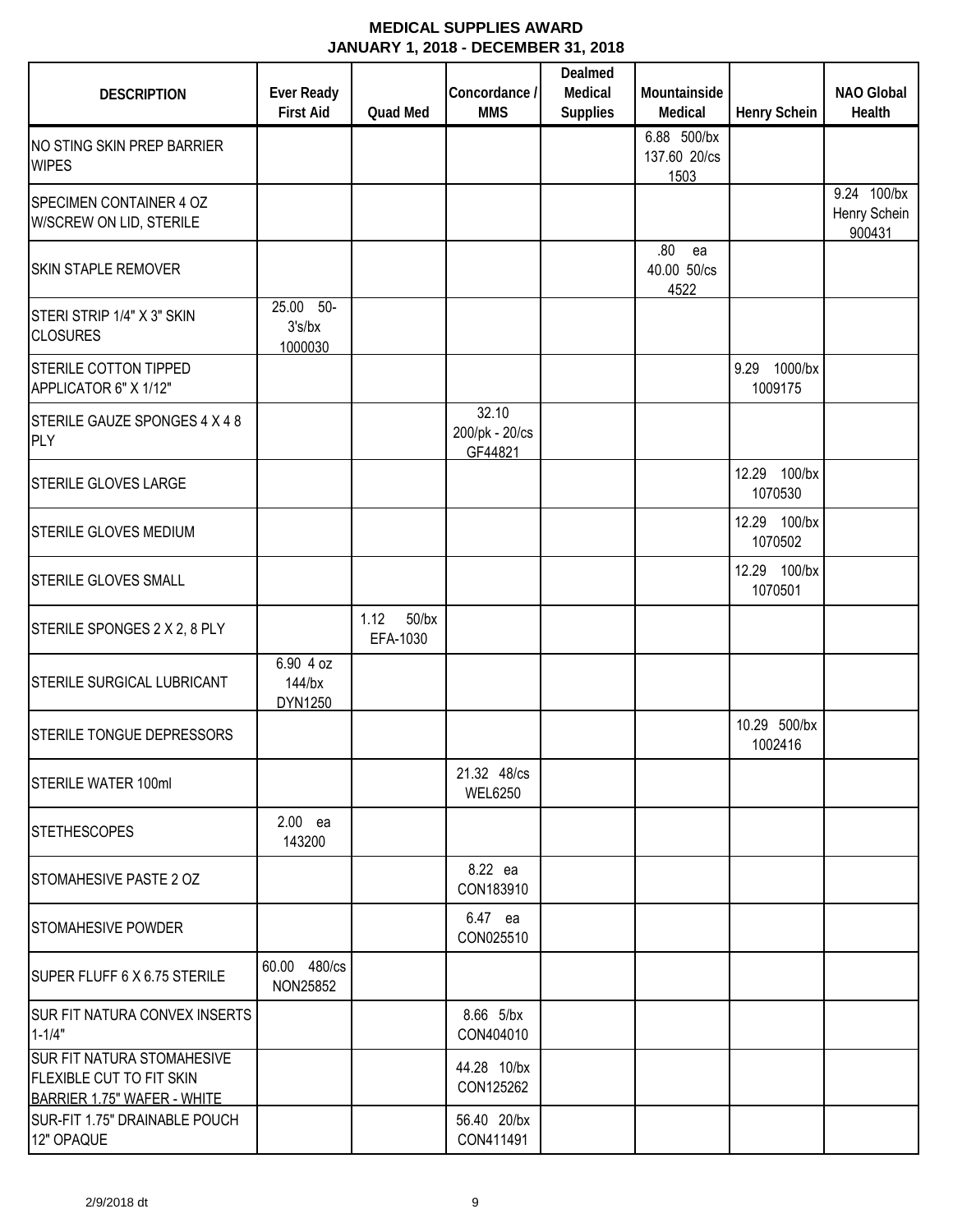| <b>DESCRIPTION</b>                                                                          | <b>Ever Ready</b><br><b>First Aid</b> | Quad Med                         | Concordance /<br><b>MMS</b>   | Dealmed<br>Medical<br><b>Supplies</b> | Mountainside<br>Medical                          | Henry Schein | <b>NAO Global</b><br>Health           |
|---------------------------------------------------------------------------------------------|---------------------------------------|----------------------------------|-------------------------------|---------------------------------------|--------------------------------------------------|--------------|---------------------------------------|
| SUR FIT NATURA UROSTOMY<br>POUCH W/1.75" FLANGE                                             |                                       |                                  |                               |                                       |                                                  |              | 29.16 10/bx<br>Convatec<br>401512     |
| <b>SUR FIT NATURA STOMAHESIVE</b><br>FLEXIBLE CUT TO FIT SKIN<br>BARRIER 2.25" WAFER - TAN  |                                       |                                  | 44.28 10/bx<br>CON125265      |                                       |                                                  |              |                                       |
| SUR FIT NATURA 2.25" - 10"<br>OPAQUE POUCH                                                  |                                       |                                  | 23.76 10/bx<br>CON401508      |                                       |                                                  |              |                                       |
| SUR FIT UROSTOMY 2.25 POUCH                                                                 |                                       |                                  |                               |                                       |                                                  |              | 37.37 10/bx<br>Convatec<br>401536     |
| <b>SUR FIT NATURA STOMAHESIVE</b><br>FLEXIBLE CUT TO FIT SKIN<br><b>BARRIER 2.75" WAFER</b> |                                       |                                  | 44.28 10/bx<br>CON125266      |                                       |                                                  |              |                                       |
| 12" SUR FIT STANDARD POUCH<br>2.75" FLANGE                                                  |                                       |                                  | 23.76 10/bx<br>CON401504      |                                       |                                                  |              |                                       |
| <b>SUTURE REMOVER KIT</b>                                                                   |                                       |                                  | 21.88 50/cs<br><b>DUM4251</b> |                                       |                                                  |              |                                       |
| SYRINGE 2 OZ CATHETER TIP                                                                   |                                       |                                  |                               |                                       | 21.87 50/cs<br>4262                              |              |                                       |
| SYRINGE LUER LOCK 10 ML                                                                     |                                       | 100/bx<br>7.09<br>EDI-340005     |                               |                                       |                                                  |              |                                       |
| SYRINGE LUER LOCK 20 ML                                                                     |                                       |                                  |                               |                                       | 12.11 100/bx<br>121.10 10/cs<br><b>EXEL26280</b> |              |                                       |
| SYRINGE LUER LOCK 30 ML                                                                     |                                       |                                  |                               |                                       |                                                  |              | 6.26 50/bx<br>Henry Schein<br>1126151 |
| SYRINGE SAFETY LOK 3 ML 25G 5/8                                                             |                                       | $100$ /bx<br>10.95<br>EDI-340530 |                               |                                       |                                                  |              |                                       |
| TAPE TRANSPORE 1"                                                                           |                                       | 5.30 12/bx<br>EFA-115401         |                               |                                       |                                                  |              |                                       |
| TAPE TRANSPORE 2"                                                                           |                                       |                                  |                               |                                       | 10.50 12/bx<br>1527-C                            |              |                                       |
| TAPE MICROPORE PAPER 1"                                                                     | 3.65 12/bx<br>DYN3552                 |                                  |                               |                                       |                                                  |              |                                       |
| TAPE, MICROPORE 2" X 10 YD<br><b>PAPER</b>                                                  | 3.65 6/bx<br>DYN3553                  |                                  |                               |                                       |                                                  |              |                                       |
| TB SYRINGE 1ML 27 G X 1/2                                                                   |                                       |                                  |                               |                                       |                                                  |              | 9.34 100/bx<br>Henry Schein<br>904463 |
| TEGADERM 2 3/8 X 2 3/4                                                                      | 23.00 100/bx<br>DYN3642               |                                  |                               |                                       |                                                  |              |                                       |
| TEGADERM 4X4 3/4" TRANSPARENT<br><b>DRESSING</b>                                            | 23.00 50/bx<br>DYN3643                |                                  |                               |                                       |                                                  |              |                                       |
| TELFA 2" x 3" PADS                                                                          | 2.75 100/bx<br>1000019                |                                  |                               |                                       |                                                  |              |                                       |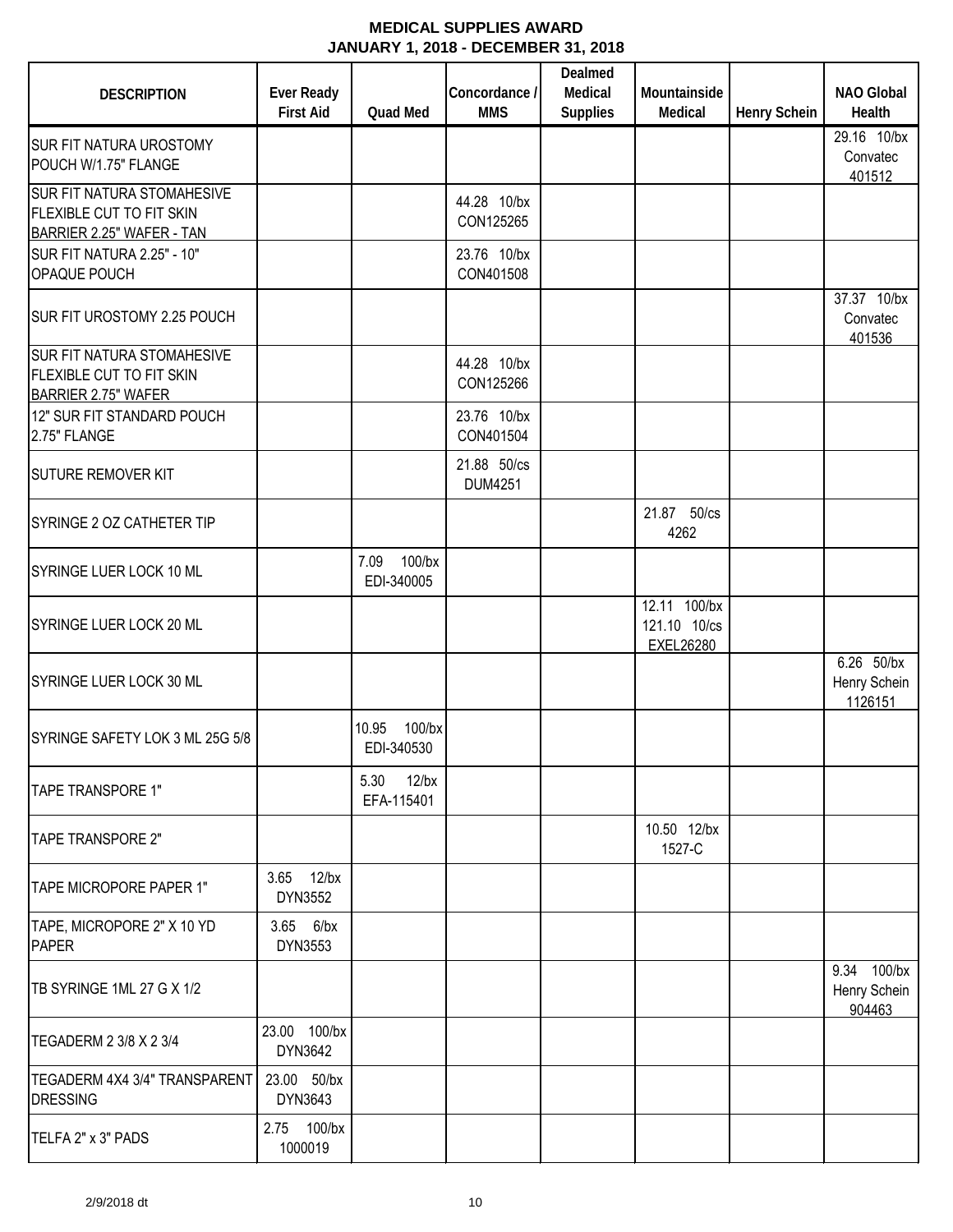| <b>DESCRIPTION</b>                                                                       | <b>Ever Ready</b><br><b>First Aid</b> | <b>Quad Med</b>           | Concordance /<br><b>MMS</b>           | Dealmed<br>Medical<br><b>Supplies</b> | Mountainside<br>Medical           | <b>Henry Schein</b> | <b>NAO Global</b><br>Health          |
|------------------------------------------------------------------------------------------|---------------------------------------|---------------------------|---------------------------------------|---------------------------------------|-----------------------------------|---------------------|--------------------------------------|
| TELFA 3" X 4" PADS                                                                       | 100/bx<br>4.40<br>1000020             |                           |                                       |                                       |                                   |                     |                                      |
| TRACHEOSTOMY TUBE HOLDERS                                                                |                                       |                           |                                       |                                       | 3.96<br>$10$ /bx<br>240D          |                     |                                      |
| <b>TRACH CARE TRAYS</b>                                                                  |                                       |                           |                                       |                                       | 12.81 50/cs<br>AS860              |                     |                                      |
| <b>TUBE/CATHETER CLAMP</b>                                                               |                                       |                           | 31.54 100/bx<br>G/F3913-2             |                                       |                                   |                     |                                      |
| TUBIFAST SMALL LIMB - #2434 or<br>equal                                                  |                                       |                           | 9.57 ea<br>MOL2434                    |                                       |                                   |                     |                                      |
| TUBIFAST SMALL - MEDIUM LIMB - #<br>2436 or equal                                        |                                       |                           | 10.36 ea<br>MOL2436                   |                                       |                                   |                     |                                      |
| TUBIFAST LARGE LIMB - #2438 or<br>equal                                                  |                                       |                           | 13.19 ea<br>MOL2438                   |                                       |                                   |                     |                                      |
| TUBIFAST X-LARGE LIMBS, HEADS,<br>CHILDRENS TRUNK - #2440 or equal                       |                                       |                           | 18.16 ea<br>MOL2440                   |                                       |                                   |                     |                                      |
| TUBIFAST LARGE ADULT TRUNKS -<br>#2444 or equal                                          |                                       |                           | 39.09 ea<br><b>MOL2444</b>            |                                       |                                   |                     |                                      |
| URETHRAL CATH TRAY W/14FR                                                                | 36.00 20/cs<br>DYN4925                |                           |                                       |                                       |                                   |                     |                                      |
| COLOPLAST URINARY DRAIN BAG,<br>2000ML, 20/CS                                            | 28.00 20/cs<br>DYN4271                |                           |                                       |                                       |                                   |                     |                                      |
| VACUTAINER BLOOD COLLECTION<br><b>SET SAFETY-LOK WINGED</b><br>W/LUERS 21 GA X 3/4", 12" |                                       | 12.30 50/bx<br>EDI-301101 |                                       |                                       |                                   |                     |                                      |
| VACUTAINER BLOOD COLLECTION<br><b>SET SAFETY-LOK WINGED</b><br>W/LUERS 23 GA X 3/4", 12" |                                       | 12.30 50/bx<br>EDI-301301 |                                       |                                       |                                   |                     |                                      |
| <b>VACUTAINER FEMALE LUER</b><br><b>ADAPTER</b>                                          |                                       |                           | 139.05 200/cs<br>B/D364880            |                                       |                                   |                     |                                      |
| VACUTAINER MALE LUER ADAPTER                                                             |                                       |                           | 338.64<br>100/bx - 10/cs<br>B/D367290 |                                       |                                   |                     |                                      |
| VACUTAINER HOLDER REG                                                                    | 12.90 250/bx<br>B-D364815             |                           |                                       |                                       |                                   |                     |                                      |
| VANISHPOINT SYRINGE - 25G x 5/8"                                                         |                                       |                           |                                       |                                       |                                   |                     | 38.64 100/bx<br>Retractable<br>10301 |
| VANISHPOINT SYRINGE - 25G x 1"                                                           |                                       |                           |                                       |                                       |                                   |                     | 38.64 100/bx<br>Retractable<br>10391 |
| VIONEX 4 OZ ANTIMICROBIAL<br>LIQUID SOAP W/FLIP TOP - SAMPLE                             |                                       |                           | 91.57 24/cs<br>MET10-1504             |                                       |                                   |                     |                                      |
| <b>VIONEX NO RINSE ANTISEPTIC GEL</b><br>4 OZ W/FLIP TOP                                 |                                       |                           |                                       |                                       | 3.91 ea<br>93.85 24/cs<br>10-1624 |                     |                                      |